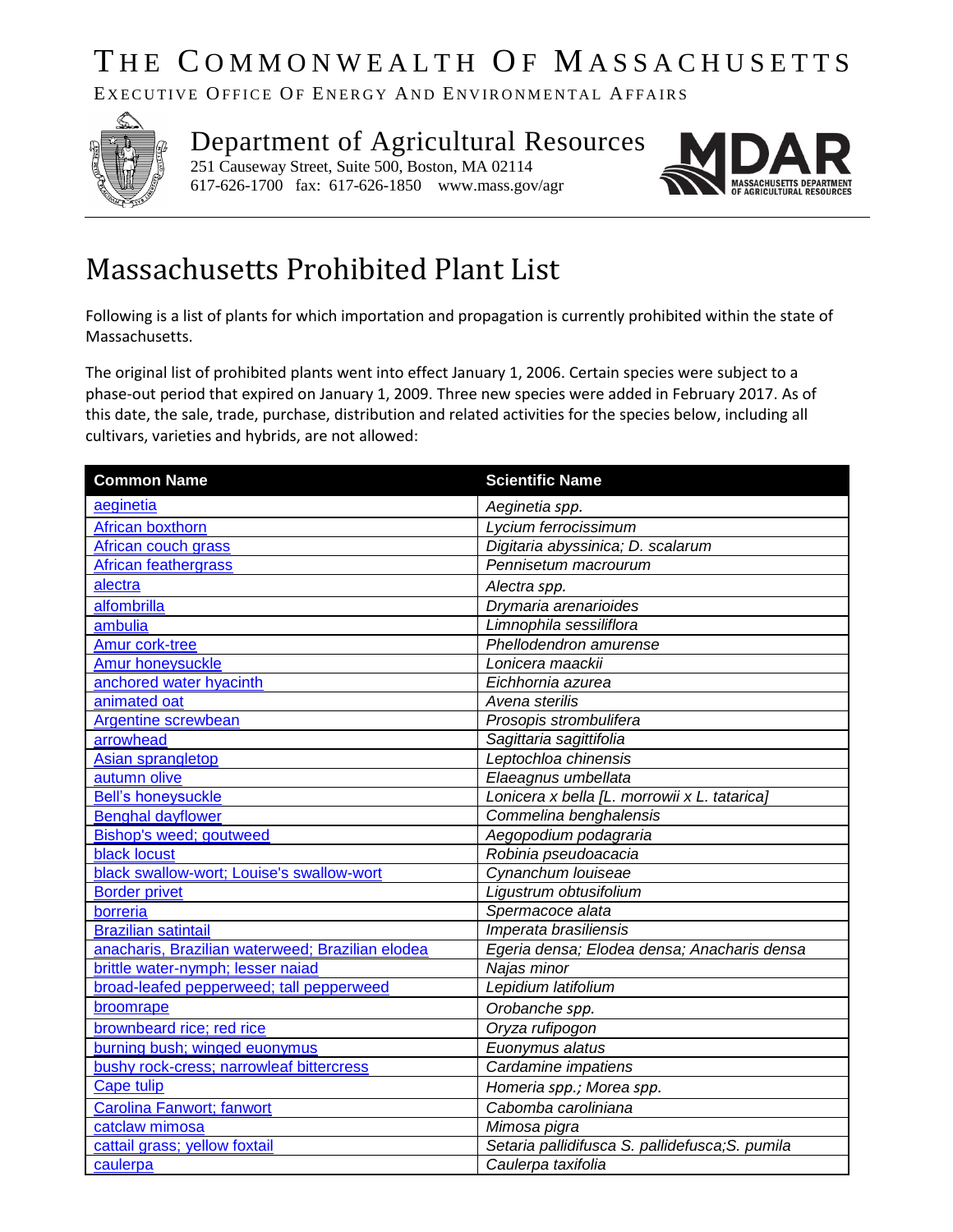| <b>Common Name</b>                                      | <b>Scientific Name</b>                          |
|---------------------------------------------------------|-------------------------------------------------|
| Chinese waterspinach                                    | Ipomoea aquatica                                |
| [PERMIT REQUIRED - contact MDAR]                        | [PERMIT REQUIRED - contact MDAR]                |
| coat buttons                                            | Tridax procumbens                               |
| coltsfoot                                               | Tussilago farfara                               |
| common barberry; European barberry                      | Berberis vulgaris                               |
| common buckthorn                                        | Rhamnus cathartica                              |
| common crupina                                          | Crupina vulgaris                                |
| common reed                                             | Phragmites australis                            |
| creeping buttercup                                      | Ranunculus repens                               |
| creeping Jenny; moneywort                               | Lysimachia nummularia                           |
| crisped pondweed; curly pondweed                        | Potamogeton crispus                             |
| crofton weed                                            | Ageratina adenophora                            |
| <b>Cypress spurge</b>                                   | Euphorbia cyparissias                           |
| <b>Dames Rocket</b>                                     | Hesperis matronalis                             |
| devil's thorn                                           | Emex spinosa                                    |
| dodder                                                  | Cuscuta spp.                                    |
| duck-lettuce                                            | Ottelia alismoides                              |
| Eurasian or European water-milfoil; Spike water-milfoil | Myriophyllum spicatum                           |
| European buckthorn; glossy buckthorn                    | Frangula alnus; Rhamnus frangula                |
| exotic bur-reed                                         | Sparganium erectum                              |
| flowering rush                                          | <b>Butomus umbellatus</b>                       |
| forget-me-not                                           | Myosotis scorpioides                            |
| garlic mustard                                          | Alliaria petiolata                              |
| giant false sensitive plant; false sensitive plant      | Mimosa diplotricha; M. invisa                   |
| giant hogweed                                           | Heracleum mantegazzianum                        |
| giant salvinia; eared watermoss                         | Salvinia auriculata                             |
| giant salvinia; kariba-weed                             | Salvinia molesta                                |
| giant salvinia                                          | Salvinia biloba                                 |
| giant salvinia                                          | Salvinia herzogii                               |
| goatsrue                                                | Galega officinalis                              |
| gray willow; rusty willow                               | Salix cinerea                                   |
| hair fescue; fineleaf sheep fescue                      | Festuca filiformis                              |
| hairy joint grass; jointhead; small carpetgrass         | Arthraxon hispidus                              |
| hairy willow-herb; Codlins and Cream                    | Epilobium hirsutum                              |
| horned poppy; sea poppy; yellow hornpoppy               | Glaucium flavum                                 |
| hydrilla; water-thyme; Florida elodea                   | Hydrilla verticillata                           |
| itchgrass                                               | Rottboellia cochinchinensis                     |
| <b>Japanese Barberry</b>                                | Berberis thunbergii                             |
| Japanese honeysuckle                                    | Lonicera japonica                               |
| Japanese hops                                           | Humulus japonicus                               |
| Japanese knotweed                                       | Polygonum cuspidatum; Fallopia japonica         |
| Japanese sedge; Asiatic sand sedge                      | Carex kobomugi                                  |
| Japanese stiltgrass; Nepalese browntop                  | Microstegium vimineum                           |
| jointed prickly pear                                    | Opuntia aurantiaca                              |
| kiawe                                                   | Prosopis pallida                                |
| kikuyugrass                                             | Pennisetum clandestinum                         |
| Kodo-millet                                             | Paspalum scrobiculatum                          |
| kudzu; Japanese arrowroot                               | Pueraria montana                                |
| <b>Kyasuma grass</b>                                    | Pennisetum pedicellatum                         |
| large gray willow                                       | Salix atrocinerea; Salix cinerea ssp. oleifolia |
| leafy Spurge; Wolf's Milk                               | Euphorbia esula                                 |
| lesser celandine; fig buttercup                         | Ranunculus ficaria                              |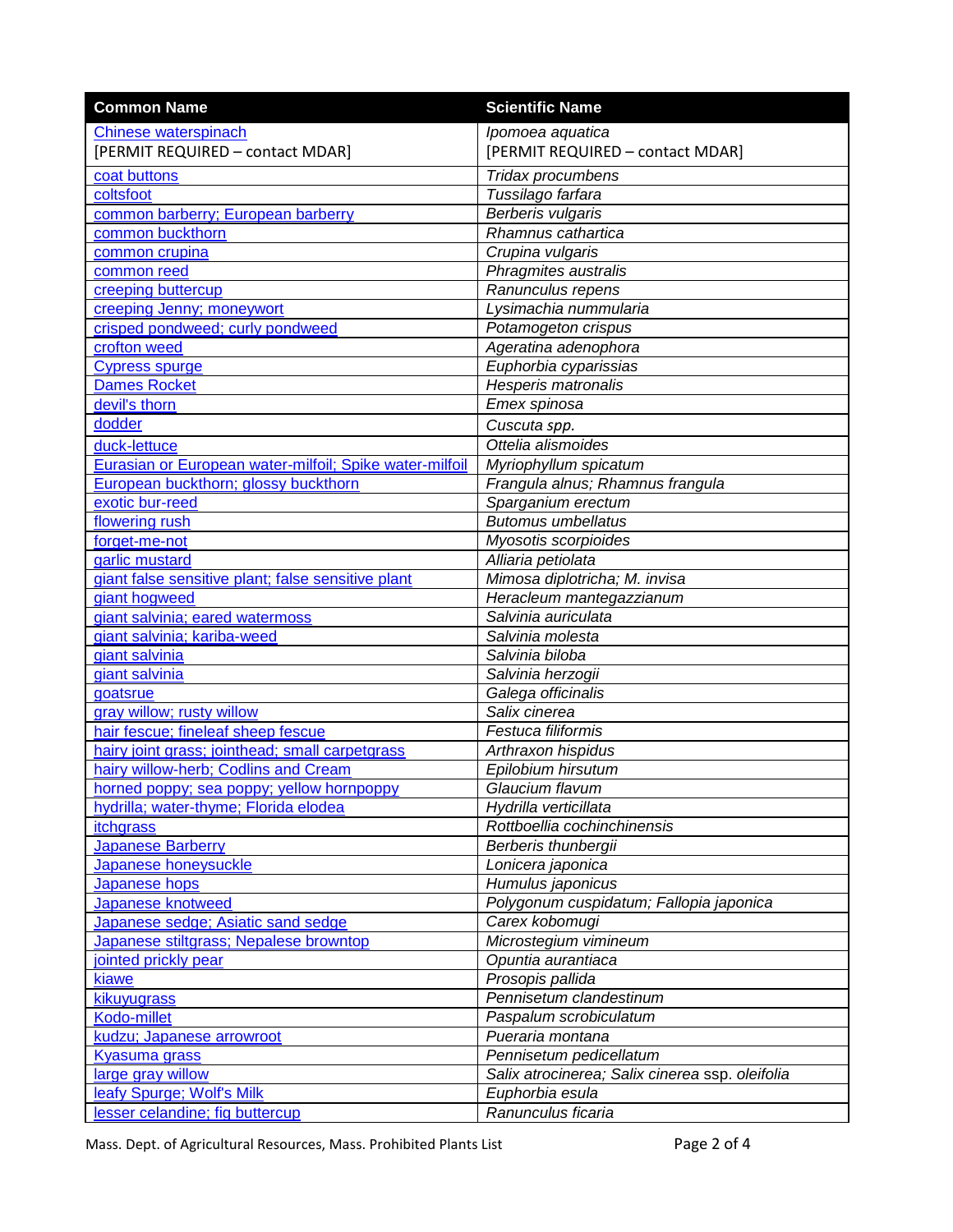| <b>Common Name</b>                                     | <b>Scientific Name</b>                             |
|--------------------------------------------------------|----------------------------------------------------|
| liverseed grass                                        | Urochloa panicoides                                |
| longstamen rice; red rice                              | Oryza longistaminata                               |
| <b>Malabar melastome</b>                               | Melastoma malabathricum                            |
| melaleuca                                              | Melaleuca quinquenervia                            |
| mile-a-minute vine or weed; Asiatic Tearthumb          | Polygonum perfoliatum                              |
| mile-a-minute; bittervine                              | Mikania micrantha                                  |
| mile-a-minute; heartleaf hempvine                      | Mikania cordata                                    |
| <b>Miramar</b> weed                                    | Hygrophila polysperma                              |
| missiongrass                                           | Pennisetum polystachyon; P. polystachion           |
| monochoria                                             | Monochoria hastata                                 |
| Morrow's honeysuckle                                   | Lonicera morrowii                                  |
| mosquito fern                                          | Azolla pinnata                                     |
| multiflora rose                                        | Rosa multiflora                                    |
| murain-grass                                           | Ischaemum rugosum                                  |
| Norway maple                                           | Acer platanoides                                   |
| onion weed                                             | Asphodelus fistulosus                              |
| <b>Oriental or Asiatic bittersweet</b>                 | Celastrus orbiculatus                              |
| oxygen weed                                            | Lagarosiphon major                                 |
| pale swallow-wort                                      | Cynanchum rossicum                                 |
| parrot-feather; water-feather; Brazilian water-milfoil | Myriophyllum aquaticum                             |
| pickerel weed                                          | Monochoria vaginalis                               |
| pilipiliula                                            | Chrysopogon aciculatus                             |
| plume grass; Amur silvergrass                          | Miscanthus sacchariflorus (also covers Miscanthus  |
|                                                        | x giganteus, a hybrid of M. sacchariflorus and M.  |
|                                                        | sinensis)                                          |
| porcelain-berry; Amur peppervine                       | Ampelopsis brevipedunculata                        |
| purple loosestrife                                     | Lythrum salicaria                                  |
| red rice                                               | Oryza punctata                                     |
| reed canary-grass; ribbon grass                        | Phalaris arundinacea                               |
| serrated tussock                                       | Nassella trichotoma                                |
| sessile joyweed                                        | Alternanthera sessilis                             |
| spotted knapweed                                       | Centaurea biebersteinii; C. stoebe ssp. micranthos |
| sycamore maple                                         | Acer pseudoplatanus                                |
| tall mannagrass; reed mannagrass                       | Glyceria maxima                                    |
| tansy ragwort; stinking Willie                         | Senecio jacobaea                                   |
| Tatarian honeysuckle                                   | Lonicera tatarica                                  |
| three-cornered jack                                    | Emex australis                                     |
| tornillo                                               | Prosopis reptans                                   |
| tree of heaven                                         | Ailanthus altissima                                |
| tropical soda apple                                    | Solanum viarum                                     |
| turkeyberry                                            | Solanum torvum                                     |
| variable water-milfoil; two-leaved water-milfoil       | Myriophyllum heterophyllum                         |
| velvet fingergrass                                     | Digitaria velutina                                 |
| velvet mesquite                                        | Prosopis velutina                                  |
| water yellowcress; great yellowcress                   | Rorippa amphibia                                   |
| water-chestnut                                         | Trapa natans                                       |
| wetland nightshade                                     | Solanum tampicense                                 |
| wild blackberry complex                                | Rubus fruticosus                                   |
| wild blackberry                                        | Rubus moluccanus                                   |
| wild chervil                                           | Anthriscus sylvestris                              |
| wild safflower; jeweled distaff thistle                | Carthamus oxyacanthus; C. oxycantha                |
| wild sugarcane                                         | Saccharum spontaneum                               |
| wineberry; Japanese wineberry; wine raspberry          | Rubus phoenicolasius                               |
|                                                        |                                                    |

Mass. Dept. of Agricultural Resources, Mass. Prohibited Plants List Page 3 of 4